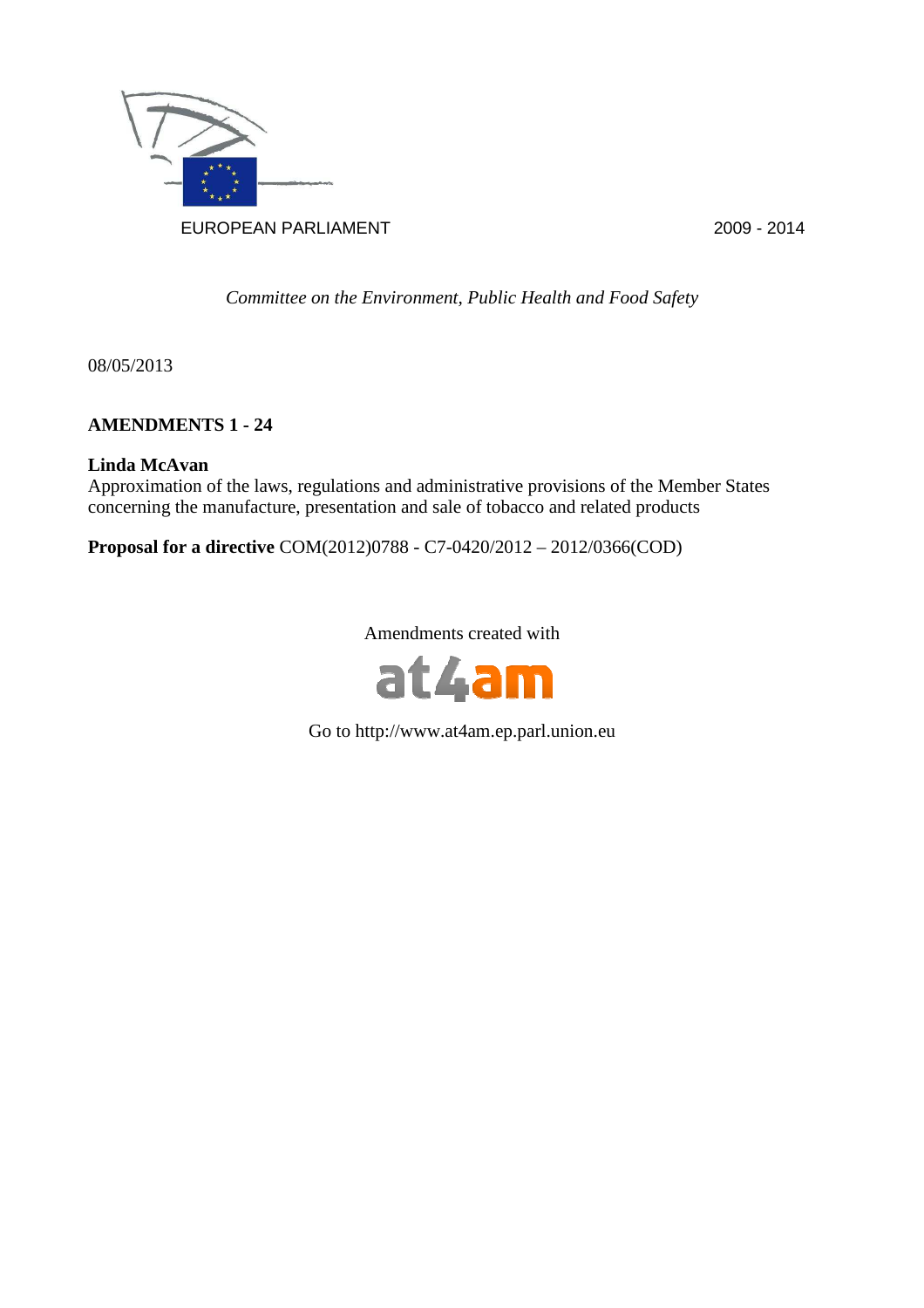# **Amendment 1 Christian Engström, Christofer Fjellner, Rebecca Taylor**

### **Proposal for a directive Recital 34**

### *Text proposed by the Commission Amendment*

(34) Directive 2001/83/EC of the European Parliament and of the Council of 6 November 2001 on the Community code relating to medicinal products for human use *<sup>42</sup>* provides a legal framework to assess the quality, safety and efficacy of medicinal products including nicotine containing products*. A significant number of nicotine-containing products were already authorised under this regulatory regime. The authorisation takes into account the nicotine content of the product in question. Subjecting all* nicotine-containing products*, whose nicotine content equals or exceeds the content of a nicotine containing product previously* authorised under *Directive 2001/83/EC, to the same legal framework clarifies the legal situation, levels out differences between national legislations, ensures equal treatment of all* nicotine containing products *usable for smoking cessation purposes and creates incentives for research and innovation in smoking cessation. This should be without prejudice to the application of* Directive 2001/83/EC *to other products covered by this Directive if the conditions set by Directive 2001/83/EC are fulfilled*.

(34) Directive 2001/83/EC of the European Parliament and of the Council of 6 November 2001 on the Community code relating to medicinal products for human use provides a legal framework to assess the quality, safety and efficacy of medicinal products including nicotine containing products *which claim to have properties beneficial to human health. A significant number of* nicotine-containing products *presenting such claims have already been* authorised under *this regulatory regime. Member States are obliged to ensure* nicotine containing products *which do not fall under* Directive 2001/83/EC *and which are placed on the common market comply with the appropriate legislation listed in [new] Annex IV*.

Or. en

#### *Justification*

*Clarifies that a 'two track' approach should be taken regarding nicotine containing products.Those which do not fall under Directive 2001/83/EC have to comply with the broad range of legislation listed in [new] Annex IV.*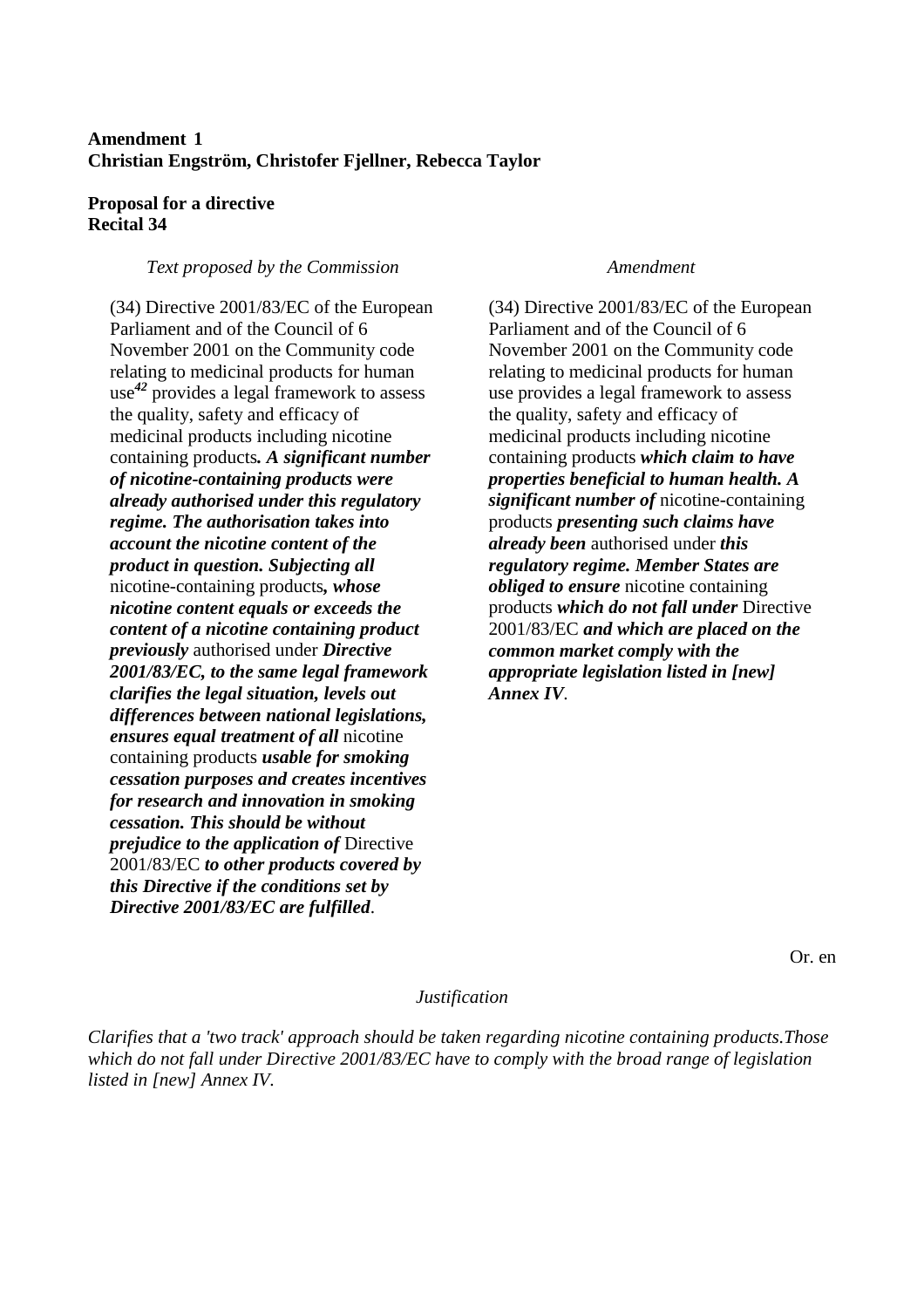# **Amendment 2 Christian Engström, Christofer Fjellner, Rebecca Taylor**

## **Proposal for a directive Recital 35**

*Text proposed by the Commission* **Amendment** *Amendment* 

(35) Labelling provisions should be introduced for nicotine containing products *below the threshold set out in this* Directive drawing the attention of consumers to potential health risks.

(35) Labelling provisions should be introduced for nicotine containing products *falling outside of the scope of* Directive *2001/83/EC* drawing the attention of consumers to potential health risks*, and Member States should be obliged to ensure that national age restrictions for buying nicotine containing products are kept in line with those for the sale of tobacco products*.

Or. en

# *Justification*

*A level playing field between age restrictions for the sale of nicotine-containing products and tobacco products should be maintained, so as to discourage minors from taking up either product for the first time.* 

# **Amendment 10 Christian Engström, Chris Davies, Christofer Fjellner, Rebecca Taylor**

# **Proposal for a directive Article 18 – paragraph 1 – introductory part**

*Text proposed by the Commission* **Amendment** *Amendment* 

1. *The following nicotine-containing products* may only be placed on the market if they were authorised pursuant to Directive 2001/83/EC*:*

1. *Nicotine-containing products that are presented as having properties for treating or preventing disease in human beings, other than through any message specified in paragraph 3,* may only be placed on the market if they were authorised pursuant to Directive 2001/83/EC

Or. en

# *Justification*

*This makes a medicines marketing authorisation mandatory if a health claim is made using strictly the definition in the medicines directive: 'presented as having properties for treating or presenting*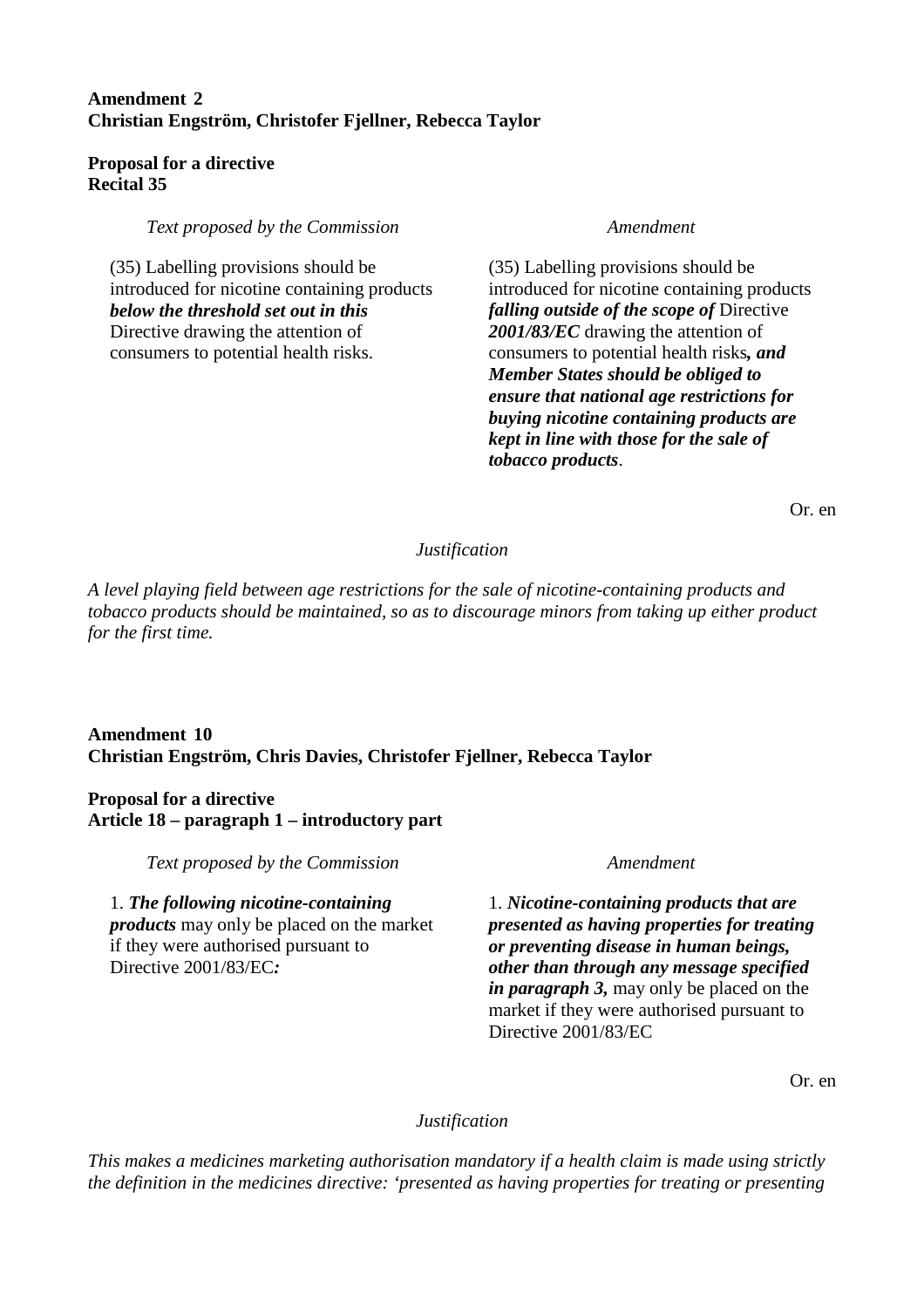*disease' is quoted from the first part of the medicines directive definition of a medicine 2001/83/EC Article 1.2(a)* 

# **Amendment 11 Christian Engström, Chris Davies, Christofer Fjellner, Rebecca Taylor**

**Proposal for a directive Article 18 – paragraph 1 a (new)** 

*Text proposed by the Commission Amendment* 

*1 a. This Directive shall not apply to nicotine containing products authorised pursuant to Directive 2001/83/EC.*

Or. en

*Justification* 

*Makes it clear that provisions of the directive do not also apply to NCPs regulated as medicines.* 

**Amendment 12 Christian Engström, Chris Davies, Christofer Fjellner, Rebecca Taylor** 

**Proposal for a directive Article 18 – paragraph 1 b (new)** 

*Text proposed by the Commission* **Amendment** *Amendment* 

*1 b. For nicotine-containing products where paragraph 1 does not apply, the products may be placed on the market if they comply with this Directive.*

Or. en

*Justification* 

*Ensures that the TPD applies to all other NCPs, and limits the application of medicines regulation to those vendors making health claims consistent with the medicines regulation definition. It rules out member states classifying NCPs as medicines under Article 1.2(b) of 2001/83/EC – the 'functional' definition based on changes to physiology – an approach that has been repeatedly struck down in courts in Europe and clearly does not apply to the dominant nicotine product, cigarettes.*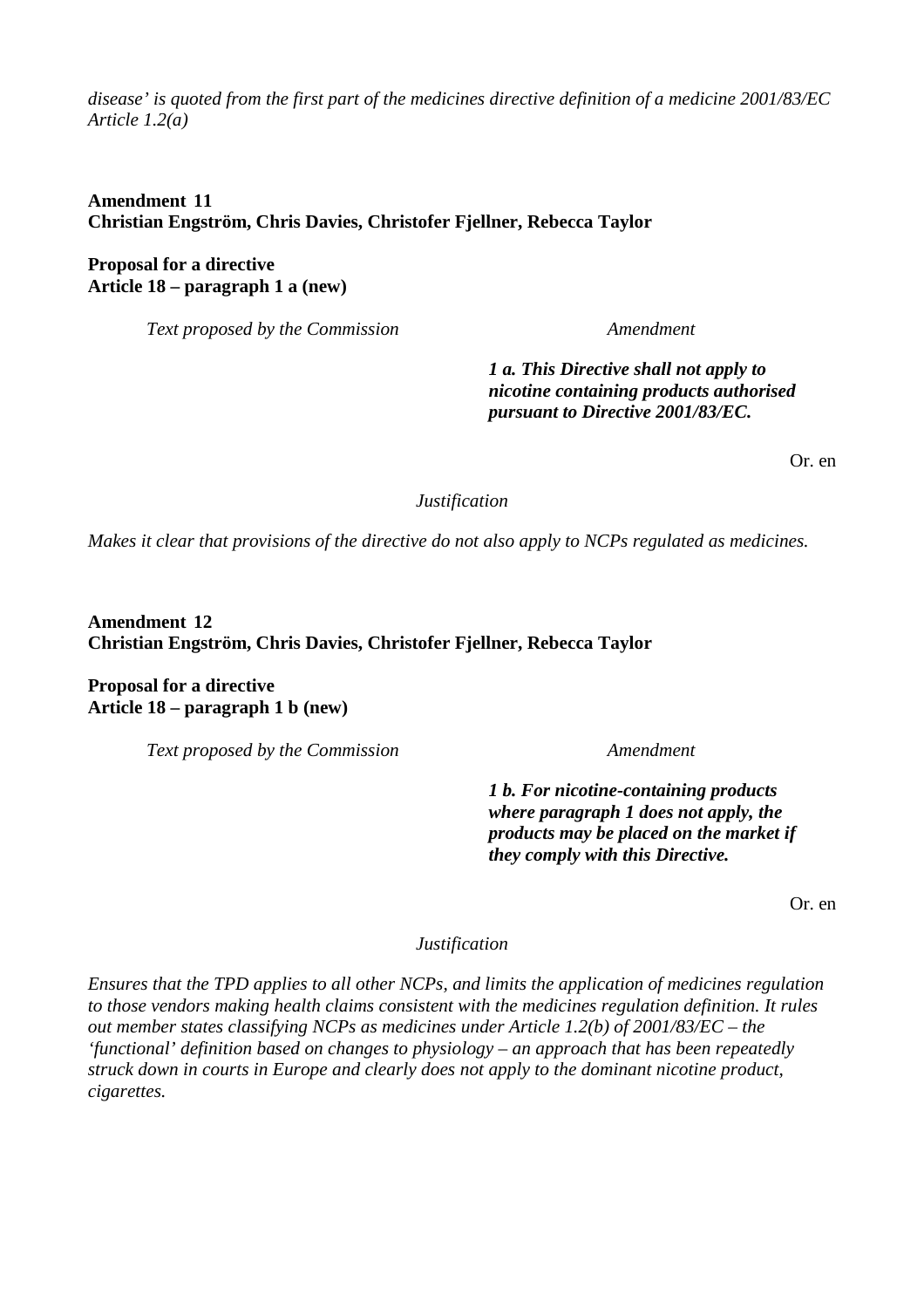# **Amendment 13 Christian Engström, Chris Davies, Christofer Fjellner, Rebecca Taylor**

**Proposal for a directive Article 18 – paragraph 1 c (new)** 

*Text proposed by the Commission* **Amendment** *Amendment* 

*1 c. Member states shall ensure that nicotine containing products comply with European Union consumer protection, safety and other relevant legislation in force.*

Or. en

#### *Justification*

*Member states should apply the body of existing consumer and safety regulation to nicotine containing products.* 

**Amendment 14 Christian Engström, Chris Davies, Christofer Fjellner, Rebecca Taylor** 

**Proposal for a directive Article 18 – paragraph 1 d (new)** 

*Text proposed by the Commission Amendment* 

*1 d. No later than 12 months from entry into force of this Directive, each Member State shall provide the Commission with a report on the measures it has taken to implement and enforce the legislation set out in [new] Annex IV as it applies to nicotine containing products and the effectiveness of those measures.*

Or. en

### *Justification*

*The requirement to report will mean a more systematic approach is taken, and will provide data for a future a Commission review*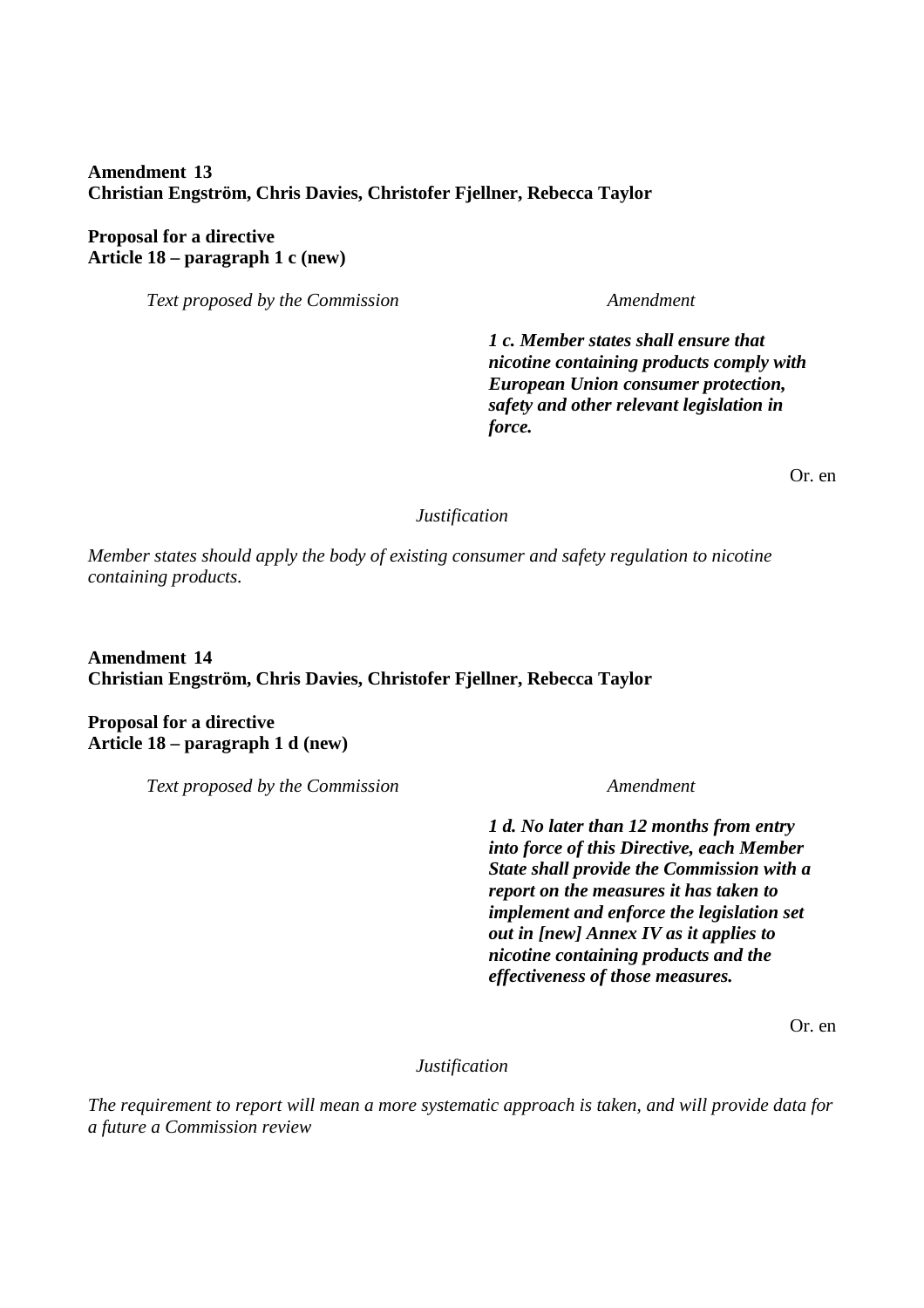**Amendment 15 Christian Engström, Christofer Fjellner, Rebecca Taylor** 

**Proposal for a directive Article 18 – paragraph 1 e (new)** 

*Text proposed by the Commission* **Amendment** 

*1 e. Member States shall ensure that nicotine-containing products are not sold to persons below the national legal age for purchasing tobacco products.*

Or. en

*Justification* 

*A level playing field in the age sale requirements between nicotine-containing products and tobacco products should be maintained, so as to prevent young people from buying NCPs.* 

**Amendment 16 Christian Engström, Chris Davies, Christofer Fjellner, Rebecca Taylor** 

**Proposal for a directive Article 18 – paragraph 1 – point a** 

*Text proposed by the Commission* **Amendment** 

*(a) products with a nicotine level exceeding 2 mg per unit, or*

*deleted*

Or. en

*Justification* 

*Thresholds make no sense as the products above and below still need to be regulated appropriately – the distinction between whether medicines regulation or consumer regulation is applied rests on whether a therapeutic health claim is made, not on an arbitrary threshold.*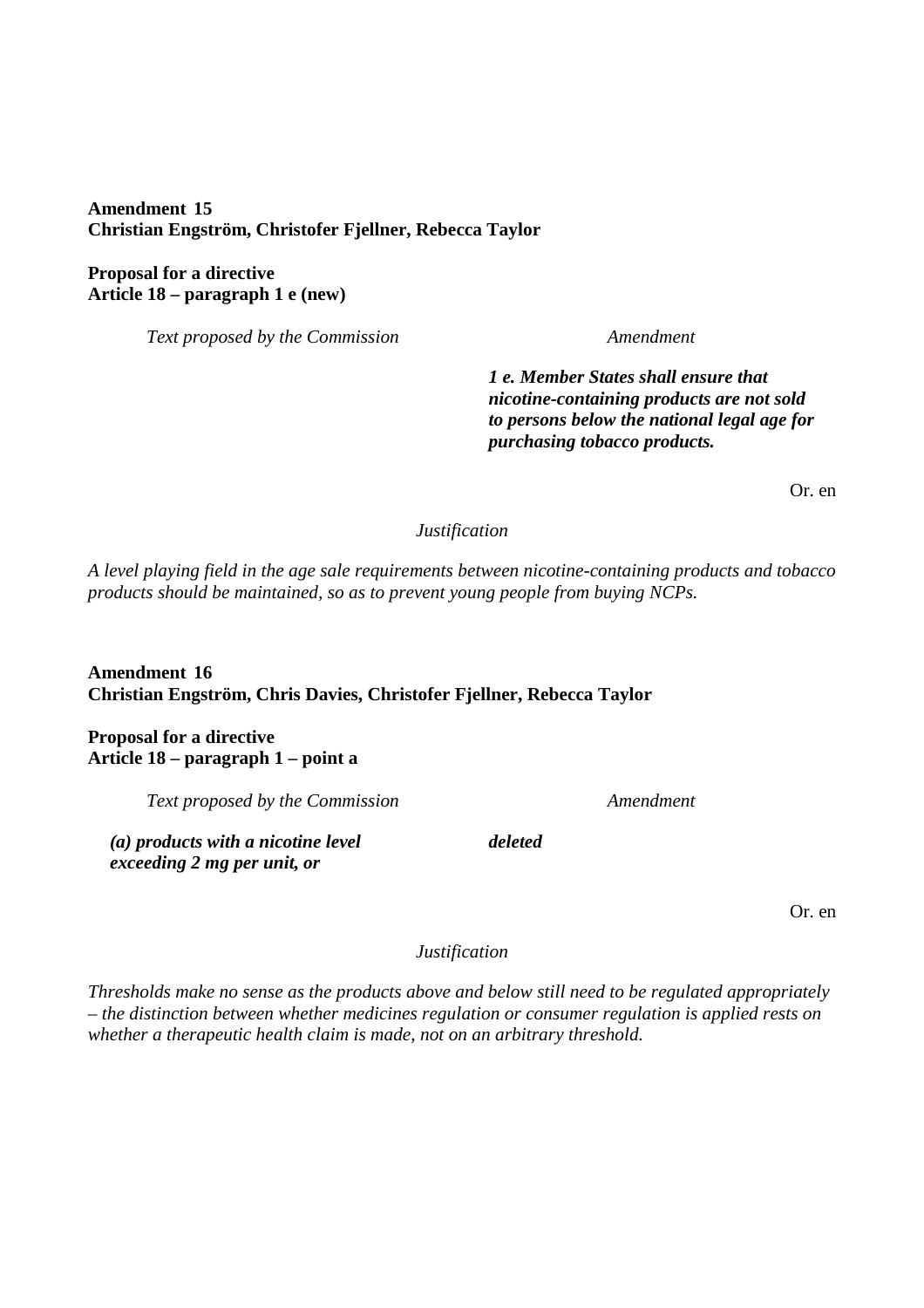# **Amendment 17 Christian Engström, Chris Davies, Christofer Fjellner, Rebecca Taylor**

# **Proposal for a directive Article 18 – paragraph 1 – point b**

*(b) products with a nicotine concentration exceeding 4 mg per ml or deleted*

# **Amendment 18 Christian Engström, Chris Davies, Christofer Fjellner, Rebecca Taylor**

# **Proposal for a directive Article 18 – paragraph 1 – point c**

*Text proposed by the Commission Amendment* 

*(c) products whose intended use results in a mean maximum peak plasma concentration exceeding 4 ng of nicotine per ml.*

# **Amendment 19 Christian Engström, Chris Davies, Christofer Fjellner, Rebecca Taylor**

# **Proposal for a directive Article 18 – paragraph 2**

*Text proposed by the Commission* **Amendment** *Amendment* 

2. The Commission shall *be empowered to adopt delegated acts in accordance with Article 22 to update the nicotine quantities set out in paragraph 1 taking into account scientific developments and marketing authorisations granted to nicotine- containing products pursuant to Directive 2001/83/EC*.

2. The Commission shall*, by 1 April 2017, carry out a study on nicotine-containing products in consultation with relevant stakeholders and the Member States. This study will consider whether there is a need for specific legislation in regard to nicotine-containing products*.

Or. en

Or. en

*Text proposed by the Commission* **Amendment** 

*deleted*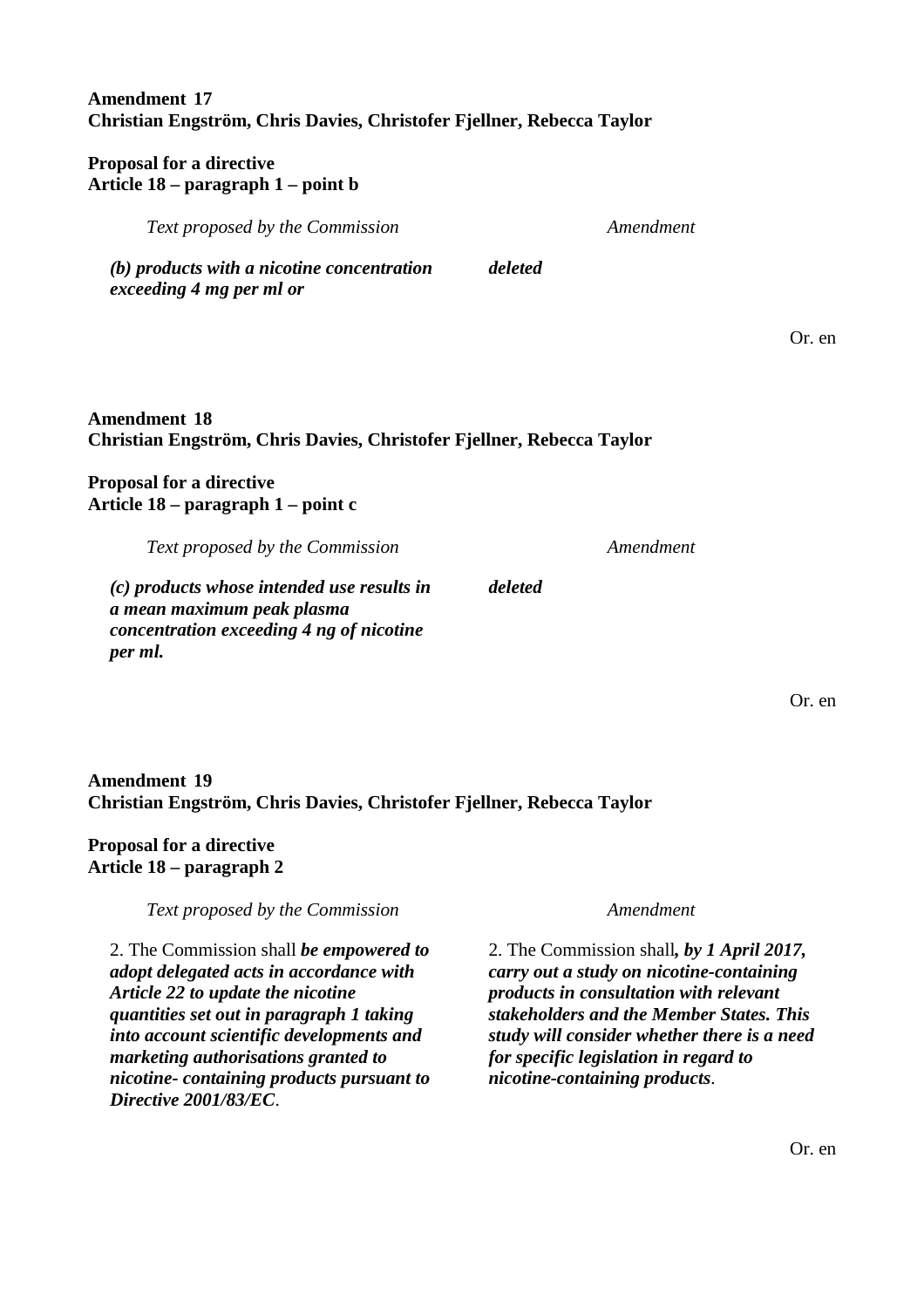### *Justification*

*Nicotine containing products are potentially a huge market and vital for public health as an alternative to cigarettes. It is important that regulation is designed with care and is legally robust – not to be excessively burdensome or too general to capture any specific risks arising from the products.* 

**Amendment 20 Christian Engström, Christofer Fjellner, Rebecca Taylor, Chris Davies** 

# **Proposal for a directive Article 18 – paragraph 3 – subparagraph 1 – introductory part**

*Text proposed by the Commission Amendment* 

 Each unit packet and any outside packaging of nicotine-containing products *below the thresholds set out in paragraph 1* shall carry the following health warning:

Each unit packet and any outside packaging of nicotine-containing products *which do not fall under the scope of Directive 2001/83/EC* shall carry the following health warning:

Or. en

# **Amendment 21 Christian Engström, Christofer Fjellner, Rebecca Taylor, Chris Davies**

# **Proposal for a directive Article 18 – paragraph 3 – subparagraph 1 – subparagraph 1**

*Text proposed by the Commission* **Amendment** *Amendment* 

 This product contains nicotine *and can* damage your health.

This product contains nicotine *which is addictive and may* damage your health.

Or. en

# *Justification*

*Consumers should be informed of the addictive characteristics of nicotine, and that such an addiction may be detrimental to health. While the effects of nicotine on the human body are well established, and for the most part do not pose serious risks to health, the effect of long-term use of*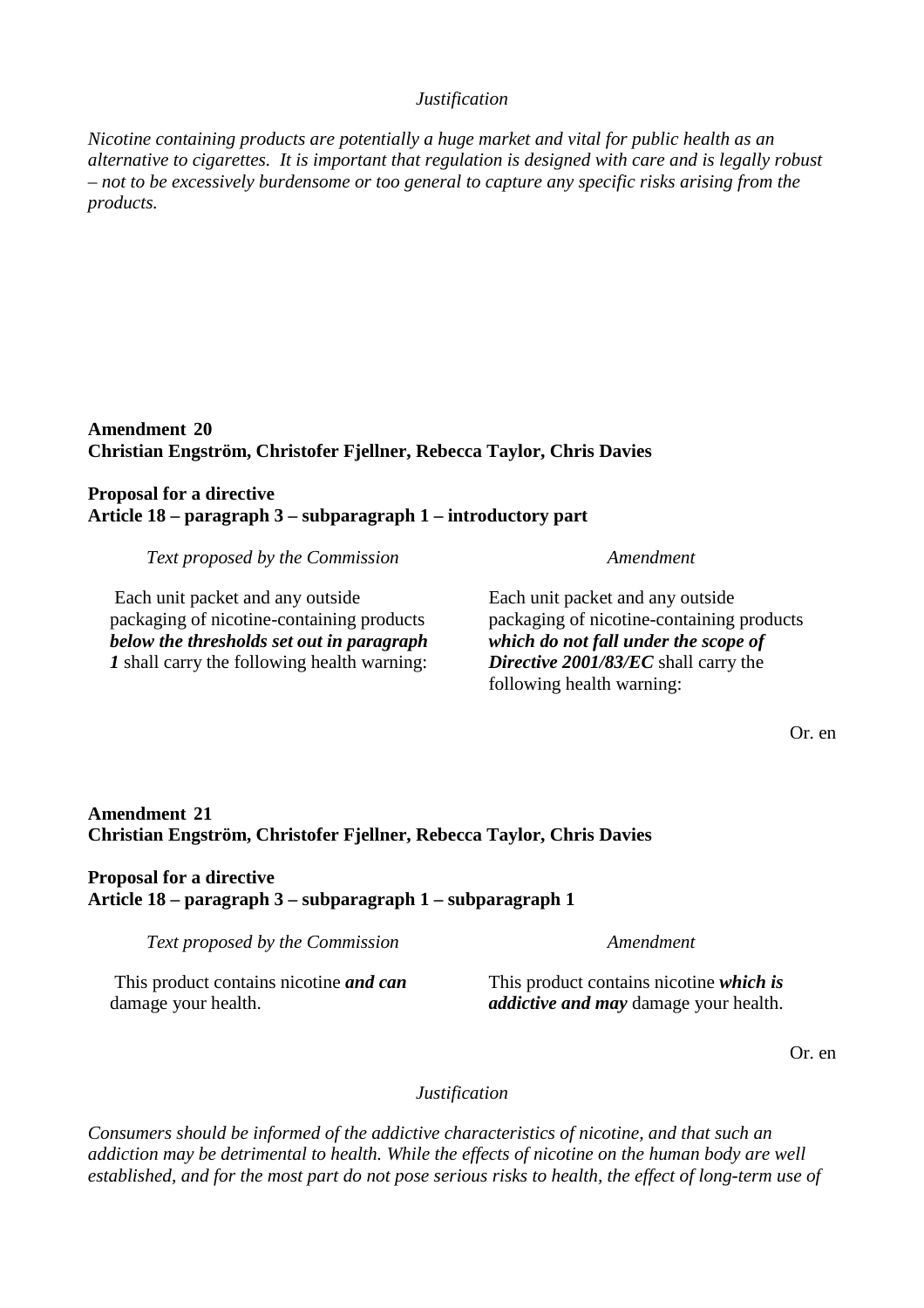*nicotine-containing products cannot currently be confirmed, so caution is needed.* 

## **Amendment 22 Christian Engström, Chris Davies, Christofer Fjellner, Rebecca Taylor**

# **Proposal for a directive Article 26 – paragraph 1 – point b**

*Text proposed by the Commission Amendment* 

(b) nicotine containing products *below the threshold set out in Article 18(1)*;

(b) nicotine containing products;

Or. en

# **Amendment 24 Christian Engström, Chris Davies, Christofer Fjellner, Rebecca Taylor**

**Proposal for a directive Annex 2 b (new)** 

*Text proposed by the Commission* **Amendment** *Amendment* 

*ANNEX IV*

*EU legislation applicable to nicotinecontaining products:*

*General safety:*

*General Product Safety Directive 2001/95/EC*

*The RAPEX system - notification and alerts of dangerous products*

*Packaging and labelling:*

*Dangerous Substances Directive 67/548/EEC*

*Dangerous Preparations Directive 99/45/EC*

*Classification, Labelling and Packaging of Substances and Mixtures - the CLP*